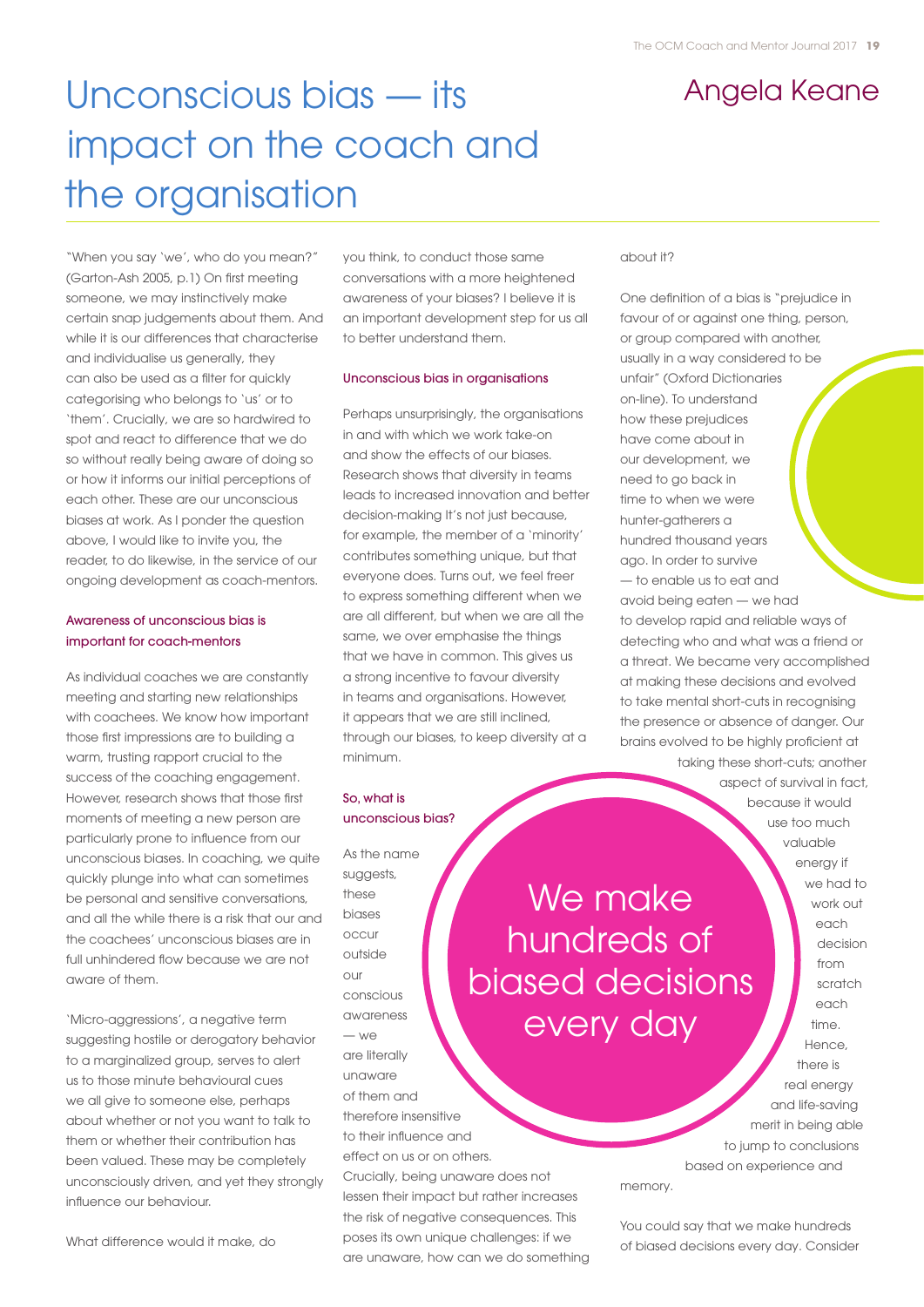# Unconscious bias — its impact on the coach and the organisation (cont.)

the tens of millions of individual bits of information we are faced with daily: everything we hear, see, read, feel, whether consciously or not. However, it seems we only have the capacity to process about 40. The rest is handled by our unconscious.

## Different types of bias

Cognitive scientists have named several biases that frequently occur in all of us. For example, apparently the first two things we generally notice when we meet someone new is their gender and their skin colour. This is an instinctive bias, also known as cognitive bias, stemming from human evolution and strongly linked to survival. As mentioned already, we are hardwired to immediately spot difference in order to decide in an instance whether or not we are in any danger. However, there is more here than just this mechanism of fast pattern recognition, specifically of difference. It is also strongly infused with learned bias. Learned bias refers to the assumptions and biases that we absorb imperceptibly throughout our lives from society, education, family, friends and so on. I believe it is important for us, as coaches, to develop our awareness of both our instinctive and learned biases, as our behaviour, the tone and topic of our conversation, and even the quality of our listening, can be compromised by them.

Then there is confirmation bias. This leads us to discount or disregard information that disagrees with our assumptions, even if there are well-proven facts to the contrary and in spite of any risks associated with doing so. You may well have come across such irrational

thinking in some of your coaching sessions. Cognitive behavioural therapy has proved to be an effective method in confronting confirmation bias, but it is not easy. It takes time and commitment to overturn.

Another bias of relevance to coaching is expedience bias. It tends to become active in situations where some concentrated effort is required of us. Rather than applying the effort needed — continuing to listen attentively and taking the time to explore and analyse information with the coachee — we tend to revert to familiar solutions.. This means that we have probably drawn conclusions without fully exploring the details of a situation, stopped listening without fully understanding, and jumped to a quick and familiar solution. This is a common problem often encountered in coaching, and not just by novice coaches. It becomes a question of whether to rely on our experience and accumulated wisdom, or to take a more logical and

Substitution bias plays out when we are asked a question to which we do not know the answer. Quite unconsciously we will substitute it with

analytical approach.

another question to which we do know the answer based on our prior experience. Has this ever happened in your coaching?

#### How does neuroscience explain unconscious bias?

With neuroscience providing us with new understanding of the physical changes and reactions within our brains on an almost daily basis, let's see what it can tell us about unconscious bias.

The amygdala lies deep within the centre of the limbic emotional brain. It's about the size and shape of an almond, but despite this small size, it plays an important role in relation to our survival needs. These include sex and emotional reactions like anger or fear. The purpose it serves is that it alerts us to potential danger. But in so doing, it means there is less mental resource available for reasoning and impulse control. If the threat is great, the prefrontal cortex will actually shut down which results in even less ability to process complex issues; we become less creative and less collaborative.

The brain classifies almost every new person as a friend or foe based on the degree to which they seem like us

When we perceive people as being different from us, it is likely that our amygdala is playing a part. Our capacity to understand and empathise with 'out-group members' can be impaired as we tend

to misread social cues and hoard information. "We generally tend to feel less empathy with out-group members", according to David Rock. He cites as an illustration that we may even experience pleasurable sensations in our brain when someone on the opposing team of a sporting event we're watching gets injured.